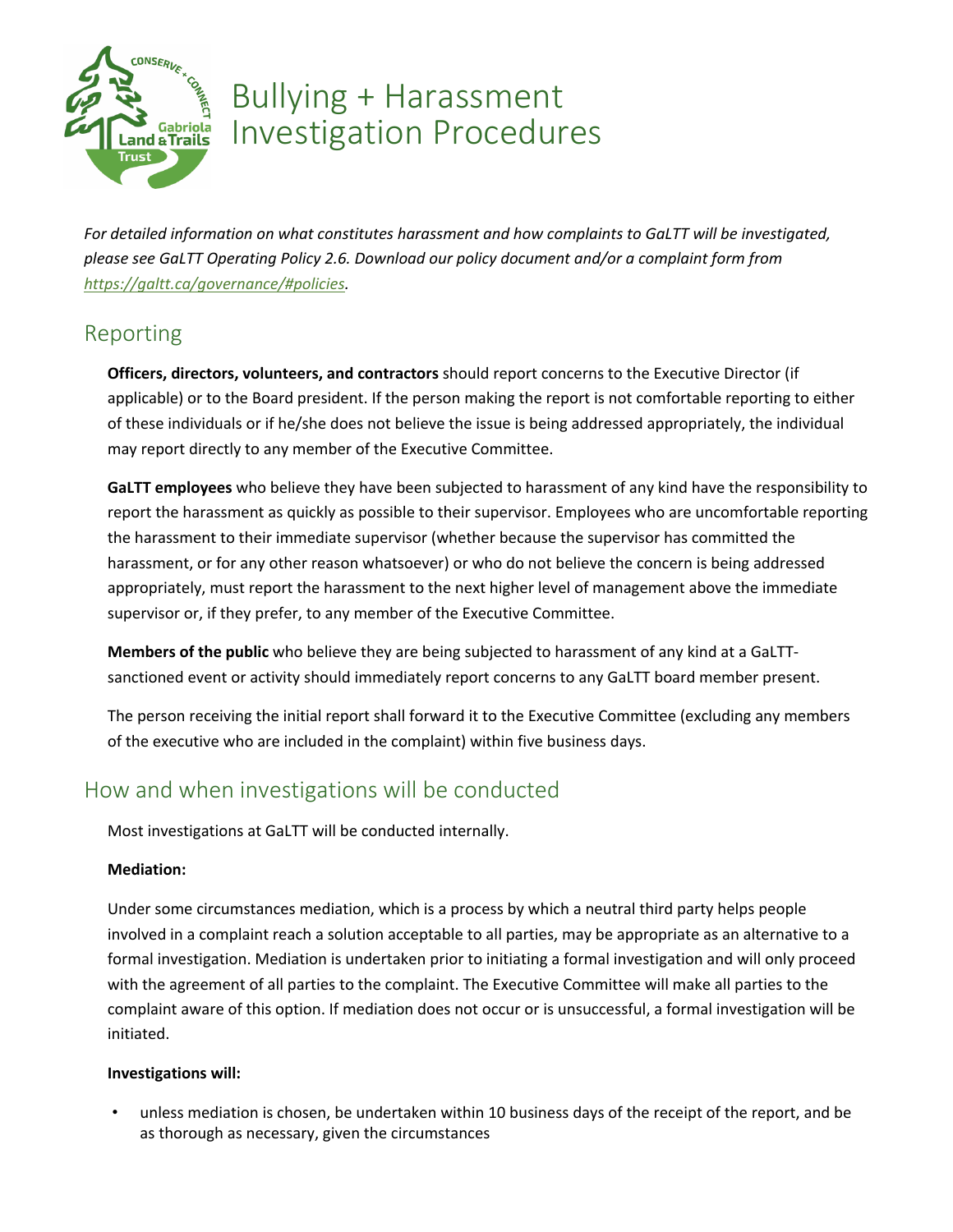- be fair and impartial, providing both the complainant and respondent equal treatment in evaluating the allegations
- be sensitive to the interests of all parties involved, and maintain confidentiality
- be focused on finding facts and evidence, including interviews of the complainant, respondent, and any witnesses
- incorporate, where appropriate, any need or request from the complainant or respondent for assistance during the investigation process

### What will be included

Investigations will include interviews with the alleged target, the alleged harasser, and any witnesses. If the alleged target and the alleged harasser agree on what happened, then GaLTT will not investigate any further, and will determine what corrective action to take, if necessary.

The investigator will also review any evidence, such as emails, handwritten notes, photographs, or physical evidence like vandalized objects.

### Roles and responsibilities

Unless required by law to immediately report a violation, a formal investigation of a complaint will be directed by the Executive Committee (excluding any members of the executive who are included in the complaint). The Executive Committee is responsible for ensuring designated investigation procedures are followed and will designate a member as point of contact for the investigation.

The Executive Committee may delegate the investigation to a standing harassment committee or external subject matter expert. If deemed appropriate, the investigating committee may seek legal advice. If external investigators are employed, they will conduct investigations and provide a written report with conclusions to the Executive Committee.

A final written summary report with conclusions will be provided by the Executive Committee to the Board. If the Board is unsatisfied with the findings or recommendations of the investigating committee, it may request that the investigating committee provide a more detailed report for review. In this event, the final findings and decisions regarding corrective action will rest with the Board.

### Follow-up

The alleged harasser and alleged target will be provided by the Executive Committee with a copy of the final summary report and the decision regarding outcome.

Corrective action for the person found to have engaged in harassment may include: a reprimand; prohibition from participating in a GaLTT activity or committee; termination of employment; or dismissal from the organization.

The Executive Committee will review the details of the complaint to determine if revisions to policies and procedures could help to prevent future incidents and make recommendations for changes if appropriate. Appropriate corrective actions will be taken within a reasonable time frame.